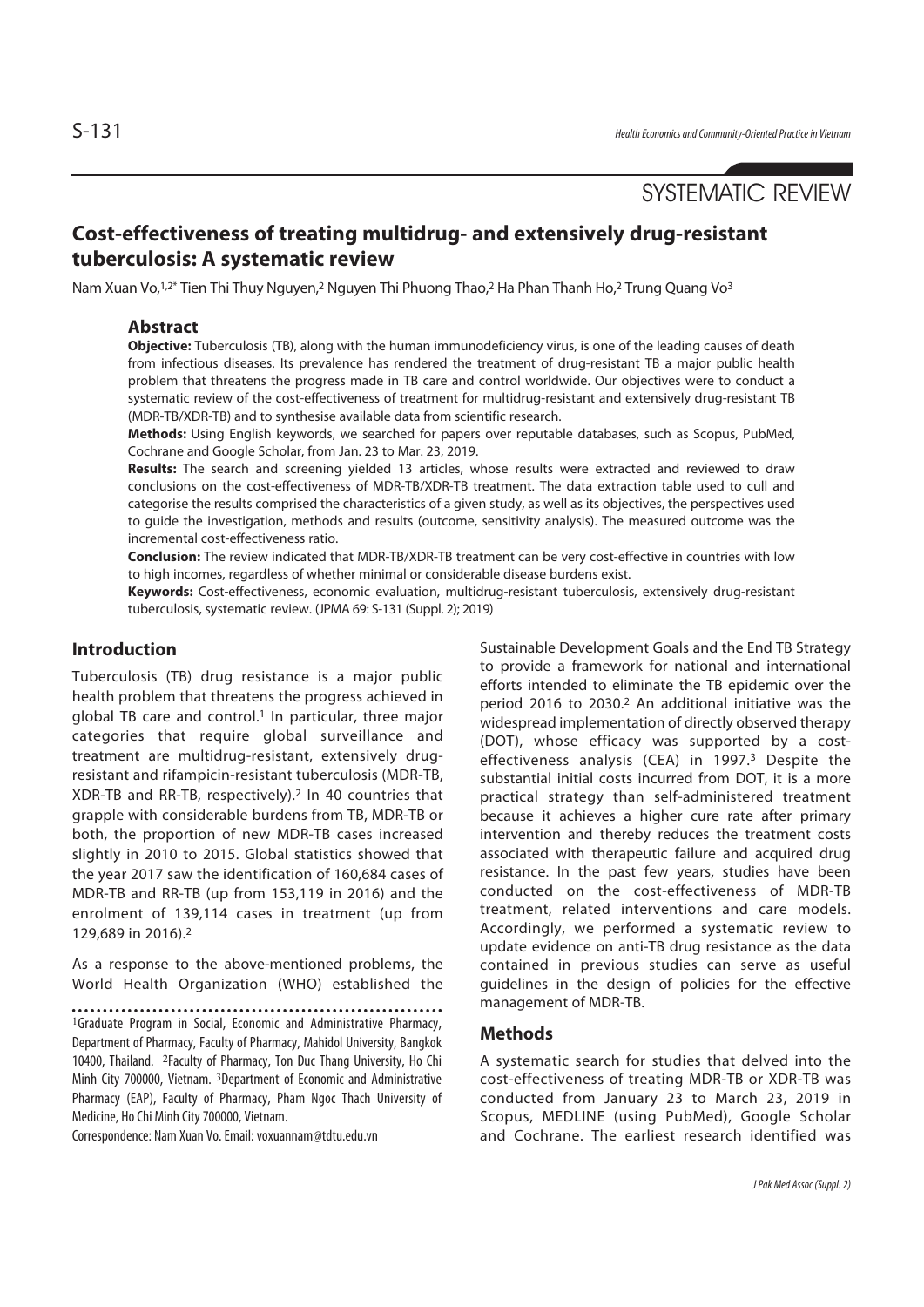

Figure-1: Flow chart of abstract and article selection.

carried out in 1997; thus, the search period chosen was 1997 to March 2019. For the search, the terms 'multidrug-resistant tuberculosis', 'extensively drugresistant tuberculosis' and 'cost-effectiveness' were combined with the words 'treatment' and 'regimen'. The search techniques implemented were the use of connectives (AND, OR) and field specifications (title, abstract, all fields), checking for duplication and a comparison between articles and criteria. The PubMed database automatically links to MeSH terms and subheadings. The references mentioned in the preliminarily identified articles were checked and added to the final sample of papers in case they pointed to relevant studies that were missed in the database search.

Titles, abstracts and full texts were screened by four reviewers divided into two groups, with consensus aimed for at each stage of the screening. The main reviewer was consulted to resolve disagreements in each group and between the two groups. All costeffectiveness or economic evaluation articles on drugresistant TB treatment were included in the review. The exclusion criteria were as follows: studies wherein no cost-effectiveness or economic evaluation of MDR-TB or XDR-TB treatment was conducted, research on trial regimens and those published in non-English journals. The search and selection process is illustrated in Figure-1.

### **Data Extraction**

A data extraction table was used to filter the insights required for the review. The table consisted of the characteristics of a given study, the objectives pursued in the research, the perspectives that guided the investigation, the methods adopted by the researchers and the results derived (outcome, sensitivity analysis). The measured outcome was the incremental costeffectiveness ratio (ICER), which was determined using two main approaches, namely, cost-effectiveness and cost utility analyses. The results of the reviewed studies were compared using an instrument similar to the tool employed to assess the cost-effectiveness of MDR-TB or XDR-TB treatment. We were also concerned about what care model was used in treatment and when a given study was conducted.

For each of the reviewed studies, total costs were summarised on the basis of direct and indirect expenditures. Direct treatment costs covered many items, including medical expenses (TB drugs, hospitalisation,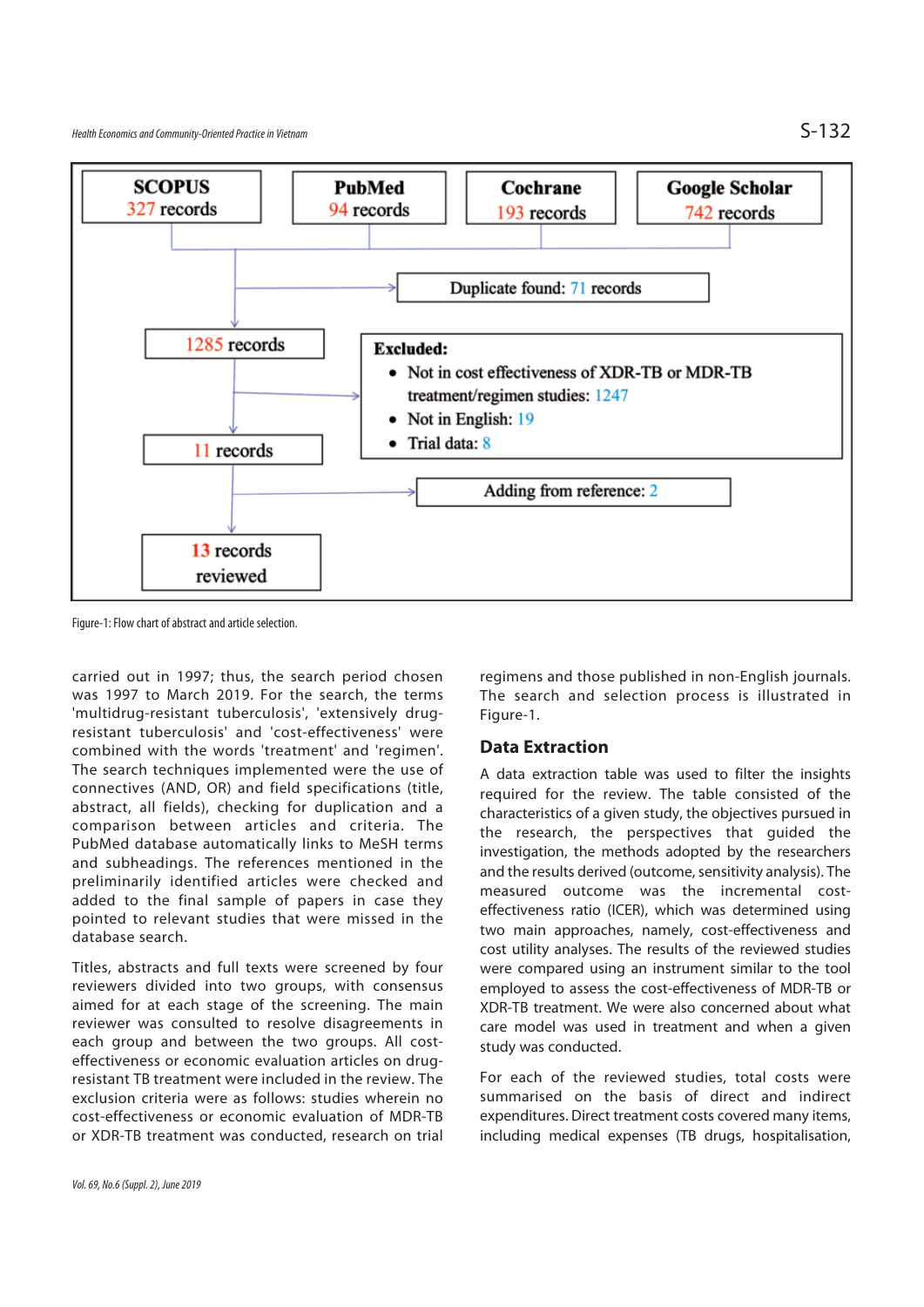### **Results**

A total of 1,285 articles (excluding duplicates) were found in the search (Figure-1). Out of these studies, 1,247 did not enquire into the cost-effectiveness of MDR-TB and XDR-TB treatment, 19 were not written in English and 8 were trial studies. These were therefore excluded from the review, leaving us with 11 articles, to which 2 more that were determined from the survey of the studies' references were added. Table-1 indicates that 10 of the studies involved CEA, 4 carried out cost-utility analysis (CUA) and 1 performed justice-enhanced CEA (JE-CEA).

Experience and data on the cost-effectiveness of MDR-TB regimens were limited until 2005, after which similar studies on the cost-effectiveness of DOT were conducted in low- and middle-income countries, such as Ukraine, Africa and nations in Southeast Asia.4-6 These investigations shed some light on the treatment of MDR-TB patients via short-course DOT (DOTS) or DOTS-Plus, reporting that individual drug regimens may be feasible,

Table-1: Number of publications using different methods.

| Method                           | Number of publication |
|----------------------------------|-----------------------|
| CEA                              | 10                    |
| <b>CUA</b>                       | Д                     |
| CEA/JE-CEA                       |                       |
| CEA: Cost-effectiveness analysis |                       |

CUA: Cost utility analysis

JE-CEA: Justice enhanced cost effectiveness analysis.

Table-2: Data extraction based on ICER.

relatively effective and cost-effective in low- and middleincome countries. For chronic TB patients, treatment with second-line drugs intended for highly MDR-TB can be feasible and cost-effective in middle-income countries, provided that a strong TB control programme is in place; a typical example is discussed in a study conducted in Peru in 2002.7

Interest in reducing the time devoted to MDR-TB treatment and improving its effectiveness has prompted a number of initiatives to treat patients with shorter regimens or interventions featuring a combination of other drug classes. Amongst the reviewed studies, nine that were conducted from 2015 to 2019 revolved around the cost-effectiveness of incorporating bed aquiline into treatment regimens for MDR-TB in Germany, $8$  the Republic of Korea,<sup>9</sup> China<sup>10</sup> and other high-burden countries. The results of these studies suggested that in most countries, bed aquiline combined with a standard regimen is a more practical MDR-TB (and XDR-TB) treatment than standard regimens alone.

Tables-2 to 5 present data on the ICER per disabilityadjusted life year (DALY) or per quality-adjusted life year (QALY), as extracted from the reviewed studies.

The WHO's DOTS strategy for TB and MDR-TB patients was piloted in two Ukrainian cities, Mariupol and Kyiv, which both showed improvement in terms of cost-effectiveness. The summarised results for these countries are shown in Tables-2 and 3. The cost per case cured declined by more than 50% in Mariupol (from US\$2,729 to US\$1,333) and by 62% in Kyiv (from US\$6,504 to US\$2,414). The cost for each DALY for the new method ranged from US\$55 to US\$100 in 2009.6 The DOTS for smear-negative and extrapulmonary cases and the DOTS-Plus treatment for cases of multidrug resistance were also highly cost-effective in

| Intervention vs.<br>comparator | Novel treatment<br>compared with<br>standard regimen for<br>drug-resistant TB<br>patients | Implementation<br>of DOTS for TB and<br><b>MDR-TB</b> patients<br>in Kyiv and<br>Mariupol, Ukraine | Treatment with<br>second-line drugs<br>compared with first-<br>line medications for<br>chronic TB with high<br>multidrug resistance<br>in Peru | Comparison of the clinical,<br>socioeconomic and<br>demographic characteristics<br>of patient cohorts in Estonia<br>and Russia treated before<br>and after the introduction<br>of MDR-TB treatment in<br>accordance with WHO<br>quidelines | Four treatment strategies: (1) standard WHO-<br>recommended treatment strategy, (2) addition<br>of EMB throughout a 6-month treatment of<br>new cases, (3) use of a strengthened<br>standardised retreatment regimen and (4) use<br>of a standardised MDR-TB treatment upon<br>failure of initial treatment<br>Treatments administered to smear?positive TB<br>patients |
|--------------------------------|-------------------------------------------------------------------------------------------|----------------------------------------------------------------------------------------------------|------------------------------------------------------------------------------------------------------------------------------------------------|--------------------------------------------------------------------------------------------------------------------------------------------------------------------------------------------------------------------------------------------|-------------------------------------------------------------------------------------------------------------------------------------------------------------------------------------------------------------------------------------------------------------------------------------------------------------------------------------------------------------------------|
| Result                         | Cost per life year<br>gained for novel<br>treatment: US\$1,000<br>$(2017)^{11}$           | Cost per DALY for<br>new method:<br>US\$55 to US\$100<br>$(2009)^6$                                | Mean cost per DALY<br>gained: US\$211<br>(1997-1999), US\$484<br>$(2001)^7$                                                                    | Cost per DALY averted by<br>treatment: US\$579 in<br>Estonia and US\$429 in<br>Tomsk Oblast (2012) <sup>12</sup>                                                                                                                           | Cost per DALY gained: US\$2,857 to US\$5,745<br>$(2014)^{13}$                                                                                                                                                                                                                                                                                                           |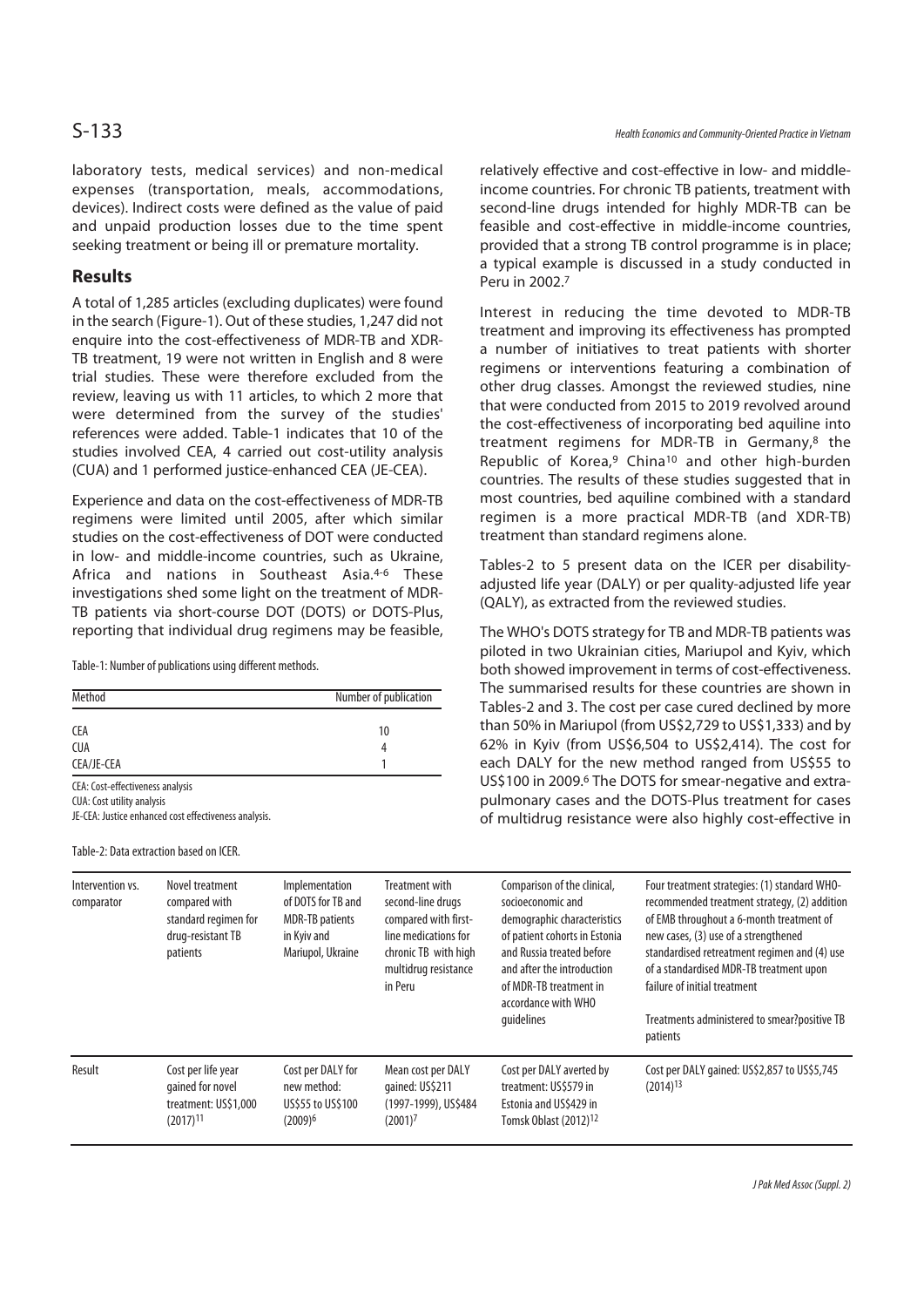Table-3: Data extraction based on ICER (cont.).

| Intervention vs.<br>comparator | Comparison of the cost-effectiveness<br>of five care models on the basis of<br>actual implementation and individual<br>patient data on MDR-TB patients in<br>KwaZulu-Natal, South Africa |                                                                                        | Bedaquiline plus standard regimen<br>compared with standard regimen alone for<br>patients with MDR-TB or XDR-TB in Korea<br>Treatment decision based on approved<br>indications of bedaquiline |                                                                                                                                                         |                                                | on average) in Germany                                                   | Deltyba plus BR compared with a<br>five- drug BR regimen alone for<br>MDR-TB patients (38-years old                                                                                                                                                                                                       | Second-line drug regimen following<br>first-line treatment compared with<br>first-line drugs only for MDR-TB<br>patients in Peru                                                                                                                                                                                                                   |
|--------------------------------|------------------------------------------------------------------------------------------------------------------------------------------------------------------------------------------|----------------------------------------------------------------------------------------|------------------------------------------------------------------------------------------------------------------------------------------------------------------------------------------------|---------------------------------------------------------------------------------------------------------------------------------------------------------|------------------------------------------------|--------------------------------------------------------------------------|-----------------------------------------------------------------------------------------------------------------------------------------------------------------------------------------------------------------------------------------------------------------------------------------------------------|----------------------------------------------------------------------------------------------------------------------------------------------------------------------------------------------------------------------------------------------------------------------------------------------------------------------------------------------------|
| Result                         | Mobile model more effective<br>but more costly than clinical<br>model: ICER= US\$402<br>$(2018)^{14}$                                                                                    |                                                                                        | Incremental<br>cost/utility ratio:<br>11,638,656 KRW/QALY<br>$(2016)^9$                                                                                                                        | savings of €8,177 and resulting in<br>2.34 QALYs (2015) <sup>15</sup><br>$\rightarrow$ ICER = -3,494                                                    |                                                | Addition of Deltyba™ outperformed<br>the BR alone strategy, generating a | per averted death)<br>(US\$12,000 per averted death)                                                                                                                                                                                                                                                      | STR2 compared with DOTS: US\$720 per QALY (US\$8,700<br>ITR1 compared with STR2: US\$990 per QALY<br>ITR2 compared with ITR1: US\$11,000 per QALY<br>(US\$160,000 per averted death) (2006) <sup>16</sup>                                                                                                                                          |
| Intervention vs.<br>comparator | Treatment in a DOTS-Plus project and<br>individualised regimen compared<br>with no intervention for patients<br>admitted to the Makati Medical<br>Center in Manila, Philippines          | Comprehensive<br>programme versus<br>baseline programme for<br>DR-TB patients in China |                                                                                                                                                                                                |                                                                                                                                                         | Cost and cost-<br>effectiveness of<br>patients | treatments for MDR-TB                                                    | Treatment of smear-positive, smear-negative and extra-<br>pulmonary cases in DOTS programmes and treatment of MDR<br>cases in DOTS-Plus programmes for smear-positive TB<br>patients in countries of sub-Saharan Africa and Southeast Asia<br>Countries involved had high adult and child mortality rates |                                                                                                                                                                                                                                                                                                                                                    |
| Result                         | Mean cost per DALY<br>gained via the DOTS-Plus<br>project: US\$242 (range:<br>US\$85-US\$426) (2006) <sup>5</sup>                                                                        | $(2012)$ <sup>17</sup>                                                                 | Cost incurred from<br>comprehensive programme:<br>US\$639 (range: US\$112-<br>US\$1,322) per DALY averted                                                                                      | Costs per DALY averted were<br>\$US598 (I\$960), \$US163 (I\$291),<br>\$US143 (I\$255) and \$US745<br>Peru, the Philippines and Russia<br>$(2012)^{18}$ |                                                | (I\$1059), respectively, in Estonia,                                     | Plus treatment for MDR cases: \$Int123                                                                                                                                                                                                                                                                    | New cases of smear-positive TB in DOTS programmes: \$Int6-<br>\$Int8 per DALY averted in Afr-E; \$Int7 per DALY averted in Sear-D<br>In Afr-E, addition of treatment for smear-negative and extra-<br>pulmonary cases: \$Int95 per DALY averted; addition of DOTS-<br>In Sear-D, costs were \$Int52 and \$Int226, respectively (2005) <sup>4</sup> |

\*Standardised second-line treatment for confirmed MDR-TB cases (STR2) .

\* Individualised second-line drug treatment for MDR-TB following first-line failure (ITR1).

\*A more aggressive version of the individualised treatment strategy (ITR2).

\* Sear-D includes the following countries: Bangladesh, Bhutan, Democratic People's Republic of Korea, India, Maldives, Myanmar, Nepal, Timor Leste.

\* Afr-E includes the following countries: Botswana, Burundi, Central African Republic, Congo, Côte d'Ivoire, Democratic Republic of the Congo, Eritrea, Ethiopia, Kenya, Lesotho, Malawi, Mozambique, Namibia, Rwanda, South Africa, Swaziland, Uganda, United Republic of Tanzania Zambia, Zimbabwe.

Afr-E and Sear-D. The costs incurred from the DOTS of smear-positive TB treatment were US\$6 to US\$8 per DALY averted in Afr-E and \$Int in Sear-D; the treatment of negative and extra-pulmonary cases cost \$Int95 in Afr-E and \$Int123 in Sear-D. Supplementary DOTS-Plus in Afr-E and Sear-D cost \$Int52 and \$Int226 in 2005, respectively.4 Despite these positive outcomes, however, DOTS does not always work as expected for patients with chronic TB. For example, DOTS is unavailable for chronically ill patients in health facilities in the public sector, and those

seeking treatment from private facilities have an insufficient ability to pay for such intervention. As a means of addressing this problem, a pilot DOTS-Plus project was initiated in the Philippines, where the mean cost per DALY gained in 2006 was US\$242 (US\$85- US\$426) — a value that demonstrated the costeffectiveness of the strategy in low-and middle-income nations.5

The treatment of TB with second-line drugs was highly cost-effective and feasible in middle-income countries,

| Table-4: Cost per DALY and GDP per capita by nation and year. |  |  |
|---------------------------------------------------------------|--|--|
|                                                               |  |  |

| Study   | Country-Year     | Cost per DALY               | GDP per capita (World Bank Group [US]) |
|---------|------------------|-----------------------------|----------------------------------------|
| Ref. 12 | Estonia-2012     | US\$579 (US\$297-US\$902)   | US\$17,421.89                          |
| Ref. 12 | Russia-2012      | US\$429 (US\$302-US\$546)   | US\$15,434.57                          |
| Ref. 5  | Philippines-2006 | US\$242 (US\$85-US\$426)    | US\$1,391.77                           |
| Ref. 7  | Peru-2001        | US\$484 (US\$285 - US\$737) | US\$1,981.24                           |
| Ref. 6  | Ukraine-2009     | US\$55-US\$100              | US\$2,545.48                           |
| Ref. 17 | China-2012       | US\$639 (US\$112-US\$1322)  | US\$6,337.88                           |

Meanwhile, the cost-effectiveness threshold as determined by WTP for one additional QALY gained varied noticeably depending on country or the region. Table 5 illustrates these variations.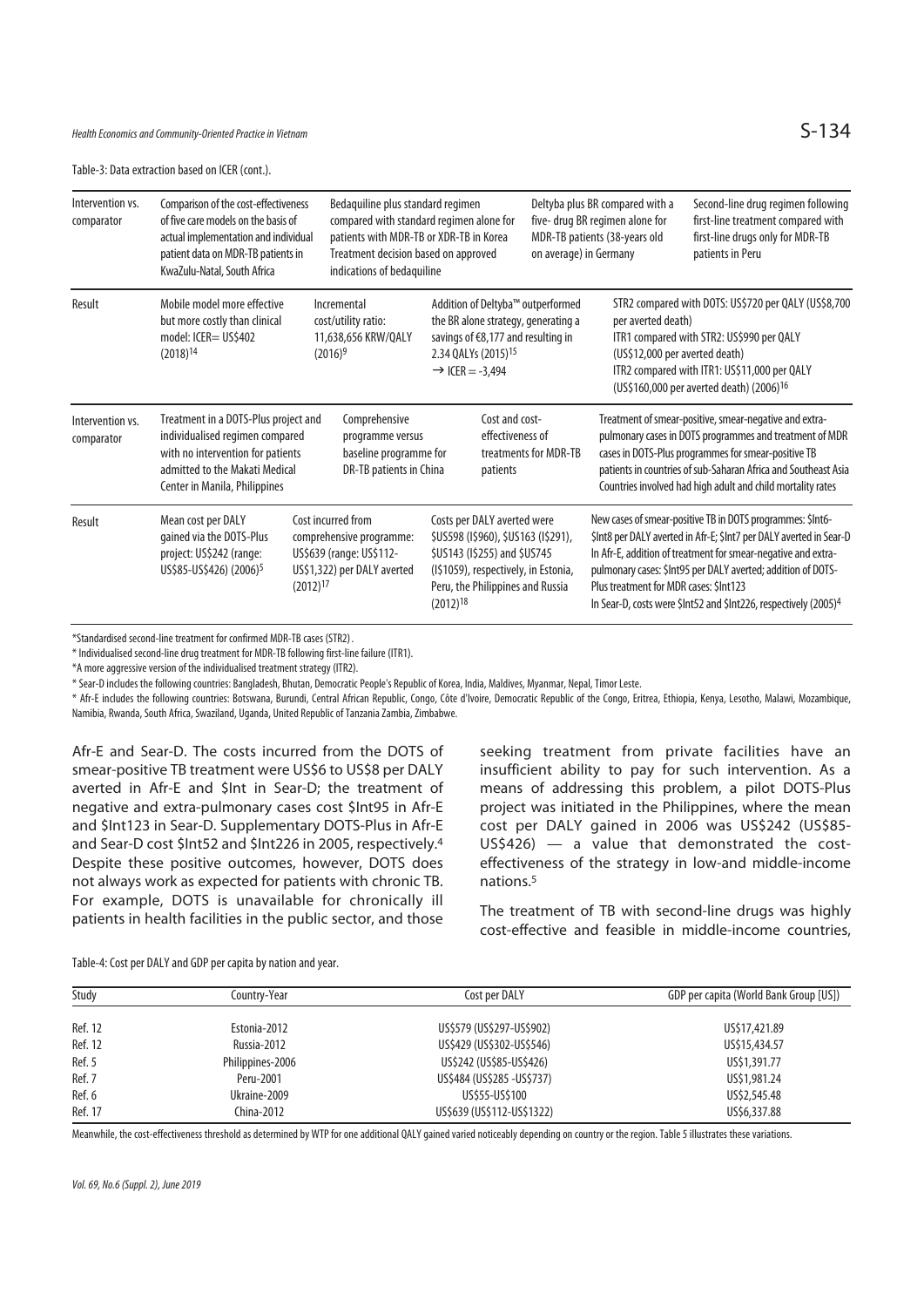### Table-5: Cost-effectiveness threshold by nation.20

| Region/Country    | Cost-effectiveness threshold based on WTP |  |  |
|-------------------|-------------------------------------------|--|--|
|                   |                                           |  |  |
| The UK            | £23,000 per QALY gained                   |  |  |
| The US            | US\$62,000 per QALY gained                |  |  |
| Australia         | AU\$64,000 per QALY gained                |  |  |
| Taiwan            | NT\$2,100,000 per QALY gained             |  |  |
| Japan             | JPY5,000,000 per QALY gained              |  |  |
| Republic of Korea | KRW68,000,000 per QALY gained             |  |  |

such as Peru. In the reviewed studies, two kinds of novel drugs were administered to patients. One is bed aquiline, which was used in the Republic of Korea as a supplement to the standard regimen for MDR-TB and XDR-TB treatment.9 The results showed that the incremental cost/utility ratio was 11,638,656 KRW/QALY and that the incremental cost-effectiveness ratio was 10,822,991 KRW/life-year gained (2016).9 The other drug used for treatment was delamanid, sold under the trade name DeltybaTM, which was used in Germany as a supplement to a five-drug BR regimen. BR plus Deltyba™ treatment (€142,731) cost less than BR intervention alone (€150,909), indicating that the addition of DeltybaTM enhanced cost-effectiveness by simultaneously generating a savings of €8,177 and a gain of 2.34 QALYs at an ICER of -3,494 (2015).15 The summarised results are shown in Tables-2 and 3.

In another model of care, cohorts enrolled in treatment in accordance with WHO guidelines were compared to evaluate the cost-effectiveness of MDR-TB treatment in Estonia and Russia. As can be seen in Tables-2 and 3, the costs per DALY averted because of treatment were US\$579 in Estonia and US\$429 in Tomsk Oblast in 2012, indicating that the treatment can be cost-effectiveness but that additional investment in TB control is required in middle-income countries.12 In China during that same year, the comparison of comprehensive and baseline programmes for DR-TB patients uncovered a cost per DALY averted of US\$639 (out of a range of US\$112- US\$1,322).17 For the MDR-TB patients in South Africa, the mobile care model generated better results than did the clinical model because it was more cost-effective, as evidenced by its 2018 ICER of US\$402.14

### **Discussion**

Our review demonstrated the cost-effectiveness of numerous treatments applied globally for the past 17 years on the basis of ICER values per DALY or QALY. The 13 studies corroborated the potential practicality of MDR-TB/XDR-TB treatment. According to the WHO's costeffectiveness threshold based on willingness to pay

(WTP), a cost-effective healthcare intervention is one that produces a cost per DALY averted that is no larger than three times the annual gross domestic product (GDP) per capita of a country, and a highly cost-effective therapy is one that generates a cost per DALY averted that is no larger than the annual GDP per capita.<sup>19</sup>

A precise scrutiny of the results of the 2012 study conducted in Estonia and Russia (Tomsk Oblast), where treatment based on WHO guidelines was applied in 2001 and 2002 for MDR-TB patients, indicated that the mean costs per DALY averted were US\$579 (US\$297-US\$902) and US\$429 (US\$302-US\$546), respectively.12 Statistical data from the World Bank Group (US) reflected that Estonia and Russia's GDPs per capita in 2012 were US\$17,421.89 and US\$15,434.57, respectively. These findings suggested that in the two studied countries, the cost per DALY averted stemming from MDR-TB treatment in 2012 was significantly lower than the GDP per capita that year; the value is classified as constituting high cost-effectiveness on the basis of the WHO assessment threshold.

Another reflection of the considerable cost-effectiveness of MDR-TB treatment with DOTS-Plus and an individualised regimen was presented in a 2006 study in the Philippines, $5$  where the mean cost per DALY gained was US\$242 (US\$85-US\$426) amid a GDP per capita of US\$1,391.77 (World Bank Group [US]). Additional comparisons of costs per DALY and GDPs per capita in different countries are shown in Table-4.

The 2016 study conducted in the Republic of Korea, which evaluated the cost-effectiveness of a combined bed aquiline and standard treatment, found an incremental cost per utility of 11,638,656 KRW/QALY. On the basis of the threshold of the country (i.e. 68,000,000 KRW/QALY), this medical intervention is highly cost-effective.

Several limitations of our review are worth discussing. One of the major drawbacks was that only 17 countries have publicised their official cost effectiveness threshold, suggesting that the majority of the world is neglectful of formal healthcare decision-making and use common thresholds that are unsupported by explicit scientific evidence. This assessment, however, is not absolute setting as there are countries which have reasonable explanations for foregoing the implementation of justifiable thresholds. In particular, Germany has not proposed an official threshold because of the incompatibility of such an index with its history and legislative policies. Nevertheless, instances such as this are somewhat negligible. Owing to this limitation, we could not fully use all the statistical data presented in the reviewed works. As a specific example, we could not